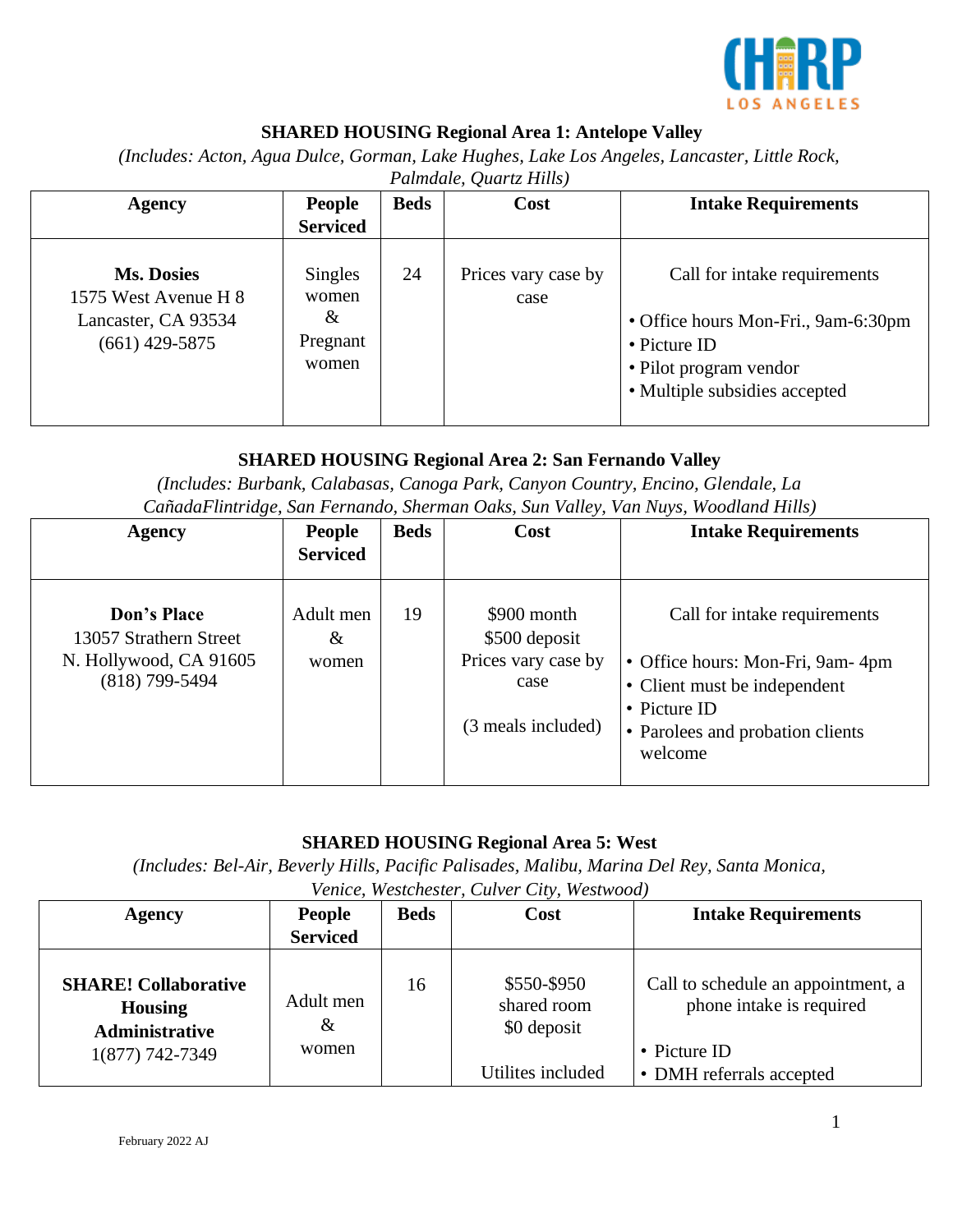

# **SHARED HOUSING Regional Area 6: South Los Angeles**

*(Includes: Athens, Compton, Crenshaw, Hyde Park, Lynwood, Paramount, South Los Angeles,* 

| Watts)                                                                                                            |                                  |             |                                                                                               |                                                                                                                                                                                                         |  |
|-------------------------------------------------------------------------------------------------------------------|----------------------------------|-------------|-----------------------------------------------------------------------------------------------|---------------------------------------------------------------------------------------------------------------------------------------------------------------------------------------------------------|--|
| Agency                                                                                                            | <b>People</b><br><b>Serviced</b> | <b>Beds</b> | Cost                                                                                          | <b>Intake Requirements</b>                                                                                                                                                                              |  |
| <b>Central Living Center</b><br>8930 South Vermont<br>Los Angeles, CA 90044<br>$(213)$ 422-0182                   | Adult men<br>$\&$<br>women       | 16          | \$500 shared room<br>\$650 for a single<br>room<br>Utilites included                          | Call to schedule an appointment<br>• Picture ID<br>• Income verification<br>• Pilot program vendor<br>• DMH referrals accepted                                                                          |  |
| <b>Brown's Bridge Housing</b><br>603 West 55 <sup>th</sup> Street<br>Los Angeles, CA 90037<br>$(855)$ 909-3435    | Adult men<br>$\&$<br>women       | 20          | \$600 shared room<br>\$500 deposit<br>(negotiable)<br>(No credit check)<br>Utilities included | Call to set up an interview<br>• Office hours: Mon-Fri, 9am-6pm<br>• Client must be independent<br>• Income verification<br>• Picture ID<br>• Pilot program vendor<br>No smoking inside premises        |  |
| <b>Brown's Bridge Housing</b><br>445 East 84th Street<br>Los Angeles, CA 90003<br>$(855)$ 909-3435                | <b>Seniors</b>                   | 17          | \$600 shared room<br>\$500 deposit<br>(negotiable)<br>(No Credit check)<br>Utilities included | Call to set up an interview<br>• Office hours: Mon-Fri, 9am-6pm<br>• Client must be independent<br>• Income verification<br>• Picture ID<br>• Pilot program vendor<br><b>No Smoking inside premises</b> |  |
| <b>One Step Above Vision</b><br>1645 East 117 <sup>th</sup> Street<br>Los Angeles, CA 90001<br>$(310) 678 - 0499$ | Singles<br>$\&$<br>families      | 5           | \$650 singles<br>\$950 family of 3<br>(\$100 additional<br>child)<br>Utilities included       | Call for more information<br>• Office hours: Mon-Fri, 8am- 6pm<br>• Picture ID<br>• Income verification<br>• Pilot program vendor<br>• Parolees and probation clients<br>welcome                        |  |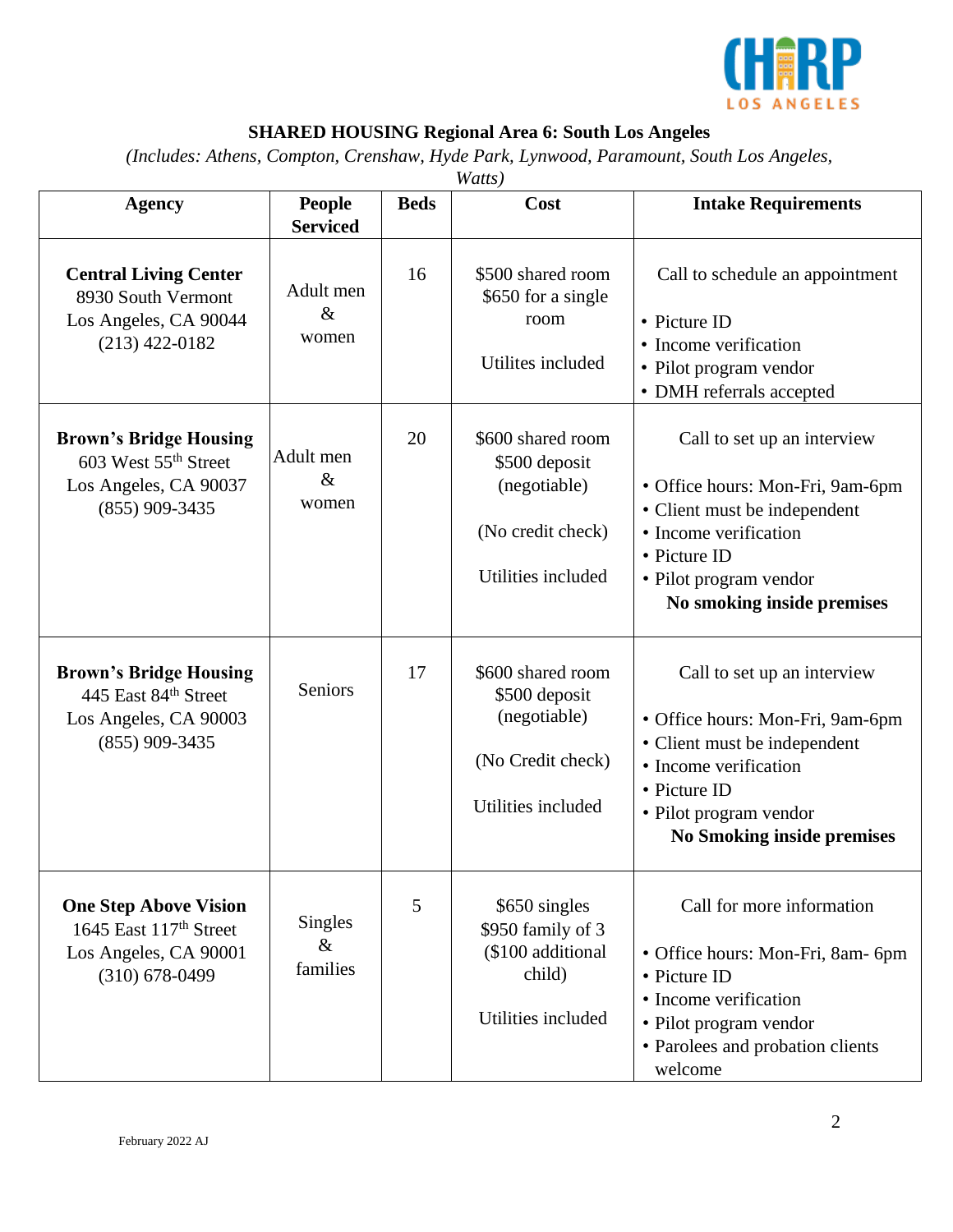

| <b>One Step Above Vision</b><br>826 West 80 <sup>th</sup> Street<br>Los Angeles, CA 90001<br>$(310)$ 678-0499 | Singles<br>$\&$<br>families        | 5  | \$850 singles<br>\$950 family of 3<br>(\$100 additional<br>child)<br>Utilities included | Call for more information<br>• Office hours: Mon-Fri, 8am- 6pm<br>• Picture ID<br>• Income verification<br>• Pilot program vendor<br>• Parolees and probation clients<br>welcome |
|---------------------------------------------------------------------------------------------------------------|------------------------------------|----|-----------------------------------------------------------------------------------------|----------------------------------------------------------------------------------------------------------------------------------------------------------------------------------|
| <b>One Step Above Vision</b><br>1623 South 204 <sup>th</sup> Street<br>Torrance, CA 90501<br>$(310)$ 678-0499 | <b>Singles</b><br>$\&$<br>families | 5  | \$850 singles<br>\$950 family of 3<br>(\$100 additional<br>child)<br>Utilities included | Call for more information<br>• Office hours: Mon-Fri, 8am- 6pm<br>• Picture ID<br>• Income verification<br>• Pilot program vendor<br>• Parolees and probation clients<br>welcome |
| <b>Ms. Hazels House</b><br>1711-1713 West 60th Place<br>Los Angeles, CA 90047<br>$(323)$ 815-5400             | Adult men<br>$\&$<br>women         | 16 | \$650 shared room<br>\$1,100 private room                                               | Call to set up an interview<br>• Office hours: Mon-Fri, 8am- 5pm,<br>no walk-ins<br>• Picture ID<br>• Income verification<br>• Pilot program vendor                              |
| <b>Ms. Hazels House</b><br>1216-1218 West $59th$ Place<br>Los Angeles, CA 90044<br>$(323)$ 815-5400           | Adult<br>women                     | 16 | \$650 shared room<br>\$1,100 private room                                               | Call to set up an interview<br>• Office hours: Mon-Fri, 8am-5pm,<br>no walk-ins<br>• Picture ID<br>• Income verification<br>• Pilot program vendor<br>• Parolees accepted        |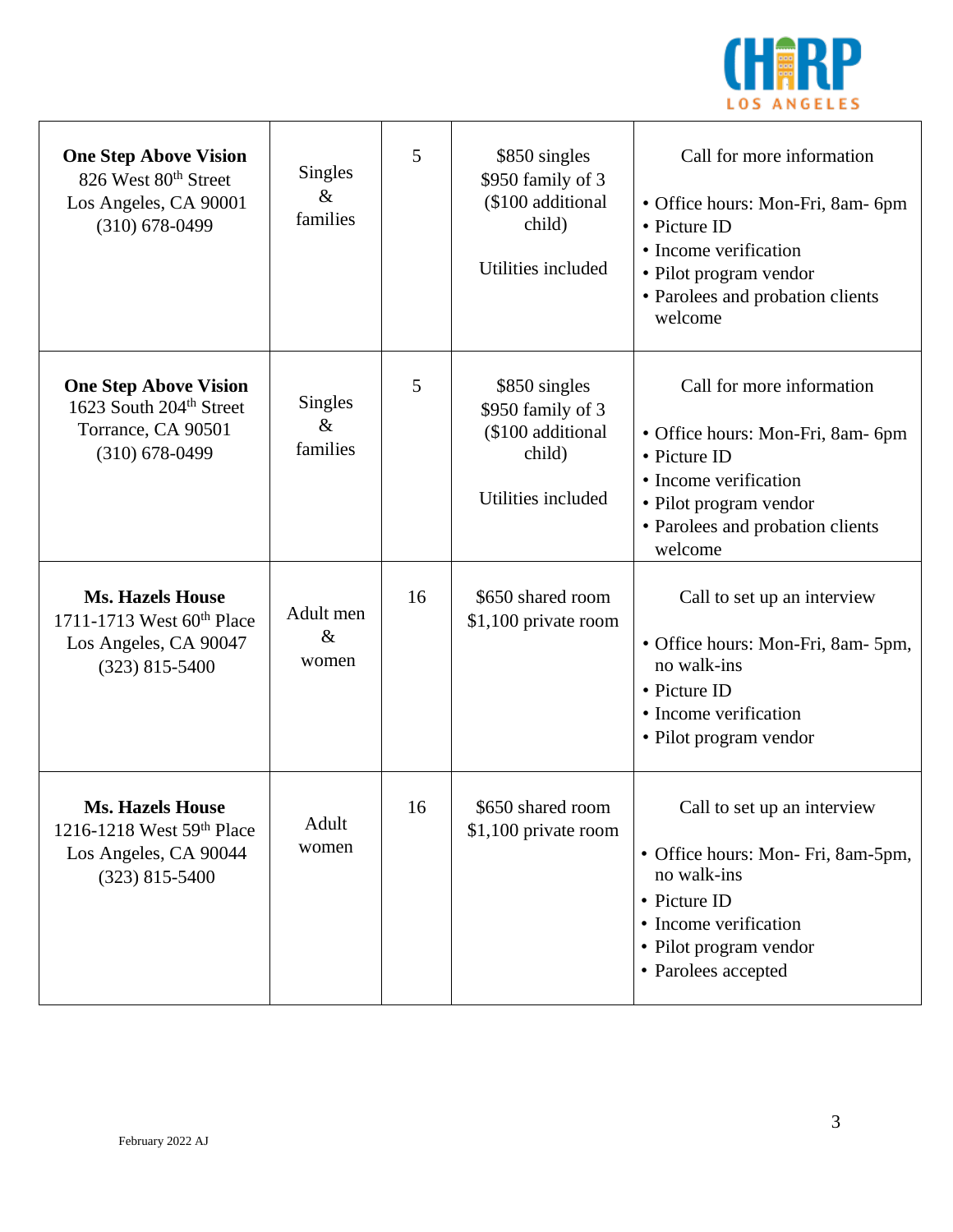

| <b>Joy Youth Services Inc.</b><br>1341-1343 West 53rd Street<br>Los Angeles, CA 90037<br>$(310) 704 - 8705$                                          | Adult<br>women             | 8  | \$630 shared room<br>\$575 Pilot Program<br>Utilities included                                                     | Call to schedule an appointment<br>• Picture ID<br>• Income verification<br>• Pilot program vendor                                                                                                                                                                |
|------------------------------------------------------------------------------------------------------------------------------------------------------|----------------------------|----|--------------------------------------------------------------------------------------------------------------------|-------------------------------------------------------------------------------------------------------------------------------------------------------------------------------------------------------------------------------------------------------------------|
| <b>A Brighter Beginning</b><br><b>Housing</b><br>225 East 59th Place<br>Los Angeles, CA 90003<br>$(323)$ 420-3265                                    | Adult<br>women             | 5  | \$650 shared room<br>\$1250 private room<br>Deposit \$300<br>Utilities included                                    | Call to schedule an appointment<br>• Picture ID<br>• Income verification<br>$\cdot$ SSN<br>• Pilot program vendor                                                                                                                                                 |
| <b>Free From Hardship</b><br>11850 South Normandie<br>Avenue<br>Los Angeles, CA 90044<br>$(310)$ 482-9392                                            | Adult<br>women             | 10 | \$750 and up<br>shared room                                                                                        | Call for requirements<br>• Picture ID<br>• Income verification<br>• Pilot program vendor                                                                                                                                                                          |
| <b>Free From Hardship</b><br>972 West 46th Street<br>Los Angeles, CA 90037<br>$(310)$ 482-9392                                                       | Adult men                  | 7  | \$650 and up<br>shared room                                                                                        | Call for requirements<br>• Picture ID<br>• Income verification<br>• Pilot program vendor                                                                                                                                                                          |
| <b>California Castle</b><br><b>Properties</b><br>27 <sup>th</sup> Street Location<br>232 East 27th Street<br>Los Angeles, CA 90011<br>(888) 403-0335 | Adult men<br>$\&$<br>women | 45 | Starts \$500 month<br>Shared rooms only<br>Sleeping arrangment:<br>2 - 4 people per room<br>All utilities included | To schedule an appointment please<br>visit:<br>https://www.californiacastleproperti<br>es.com/<br>• 3 <sup>rd</sup> party subsidies accepted<br>• Picture ID<br>• Pilot program vendor<br>• Parolees and probation clients<br>welcome<br>• DMH referrals accepted |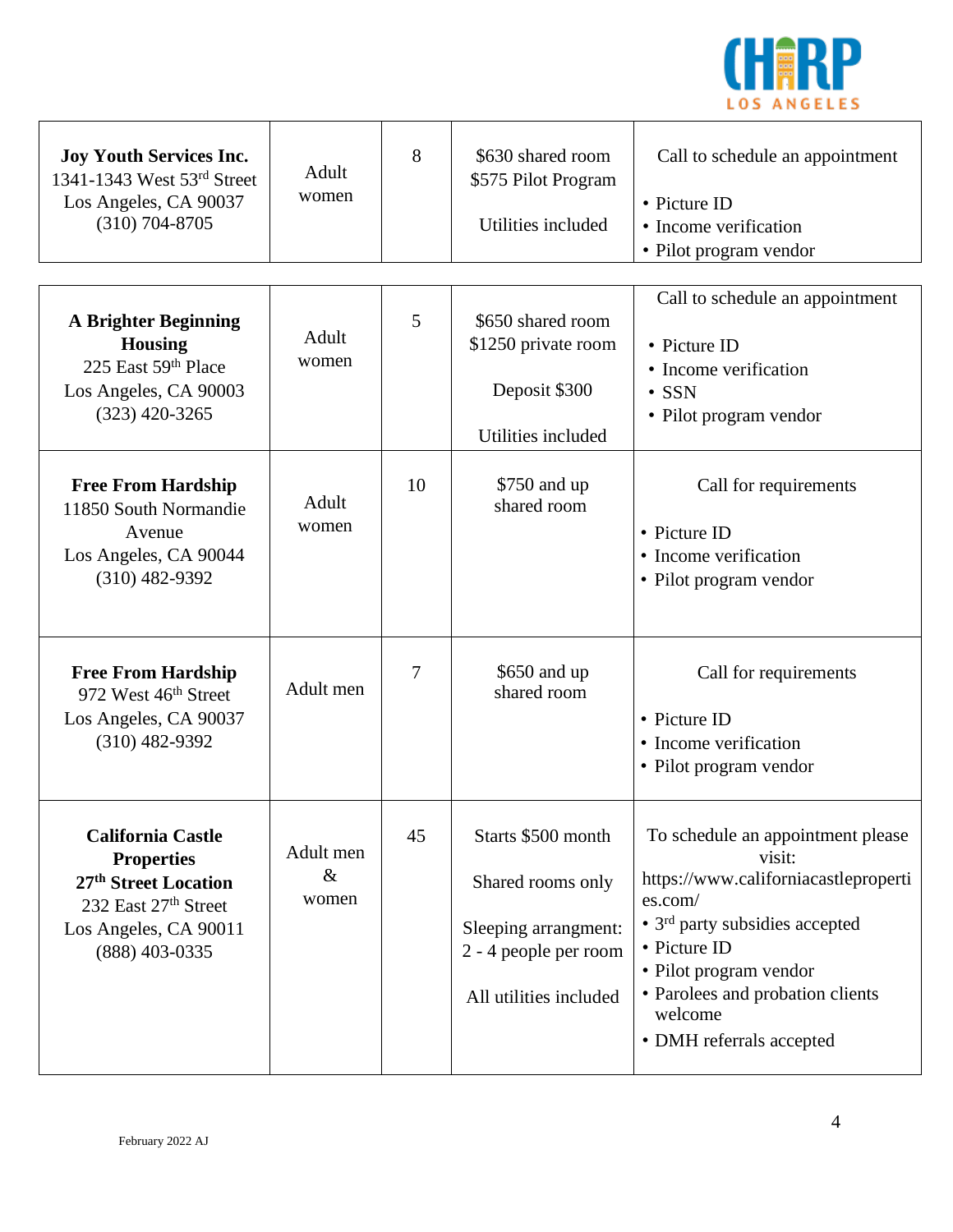

| <b>Best Way Home</b><br>159-161 West 84th Street<br>Los Angeles, CA 90003<br>$(323)$ 440-3446              | Adult men<br>$\&$<br>women | 12 | \$875 shared room<br>\$0 deposit<br>All utilities included | Call for requirements<br>• Picture ID<br>• Parolees and probation clients<br>welcome<br>• Pilot program vendor              |
|------------------------------------------------------------------------------------------------------------|----------------------------|----|------------------------------------------------------------|-----------------------------------------------------------------------------------------------------------------------------|
| <b>Uncle Dave's Housing</b><br>1829 West Adams Boulevard<br>Los Angeles, CA 90018 (424)<br>652-1191        | Adult men                  | 12 | \$600 shared room \$0 • Picture ID<br>deposit              | Call for requirements<br>• Parolees and probation clients<br>welcome<br>All utilities included $\cdot$ Pilot program vendor |
| <b>Uncle Dave's Housing</b><br>617 West 61 <sup>st</sup> Street<br>Los Angeles, CA 90044 (424)<br>652-1191 | Adult men                  | 12 | \$600 shared room \$0 • Picture ID<br>deposit              | Call for requirements<br>• Parolees and probation clients<br>welcome<br>All utilities included $\cdot$ Pilot program vendor |
| <b>Uncle Dave's Housing</b><br>9316 South Figueroa Street<br>Los Angeles, CA 90003 (424)<br>652-1191       | Adult men                  | 12 | \$600 shared room \$0 • Picture ID<br>deposit              | Call for requirements<br>• Parolees and probation clients<br>welcome<br>All utilities included • Pilot program vendor       |
| <b>Uncle Dave's Housing</b><br>11934 Willowbrook Avenue<br>Los Angeles, CA 90059 (424)<br>652-1191         | Adult men                  | 12 | \$575 shared room \$0<br>deposit<br>All utilities included | Call for requirements<br>• Picture ID<br>• Parolees and probation clients<br>welcome<br>• Pilot program vendor              |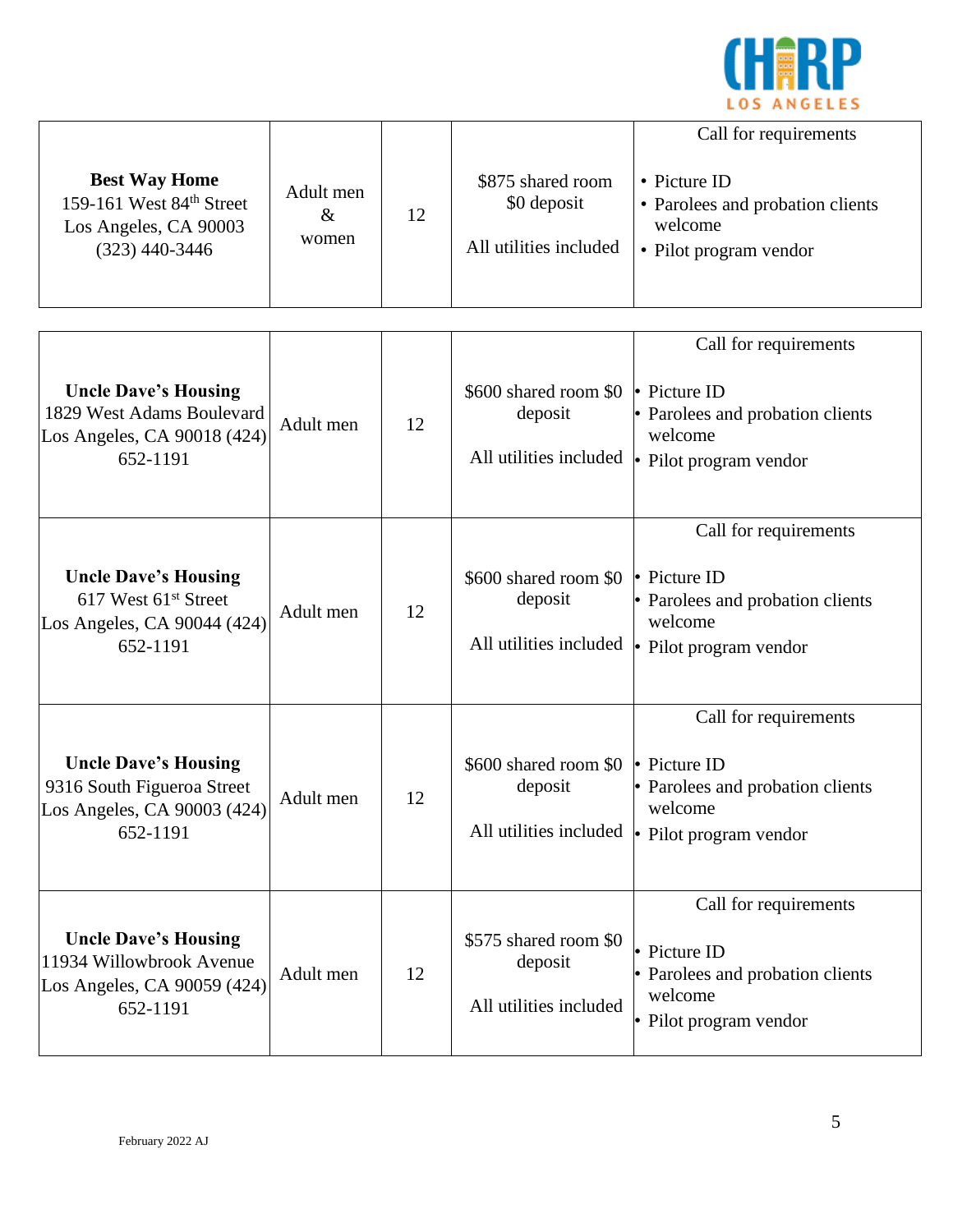

| <b>Uncle Dave's Housing</b><br>972 East 42 <sup>nd</sup> Place<br>Los Angeles, CA 90011 (424)<br>652-1191                                               | Adult men                  | 12 | \$600 shared room<br>\$0 deposit<br>All utilities included                                                            | Call for requirements<br>• Picture ID<br>• Parolees and probation clients<br>welcome<br>· Pilot program vendor                                                                                                                                             |
|---------------------------------------------------------------------------------------------------------------------------------------------------------|----------------------------|----|-----------------------------------------------------------------------------------------------------------------------|------------------------------------------------------------------------------------------------------------------------------------------------------------------------------------------------------------------------------------------------------------|
| <b>Uncle Dave's Housing</b><br>1835 West Adams<br>Boulevard<br>Los Angeles, CA 90018 (424)<br>652-1191                                                  | Adult men                  | 12 | \$600 shared room \$0<br>deposit<br>All utilities included                                                            | Call for requirements<br>$\cdot$ Picture ID<br>• Parolees and probation clients<br>welcome<br>• Pilot program vendor                                                                                                                                       |
| <b>California Castle</b><br><b>Properties</b><br><b>South LA Property</b><br>900 West 76 <sup>th</sup> Place<br>Los Angeles, CA 90044<br>(888) 403-0335 | Adult<br>women only        | 49 | Starts \$500 month<br>Shared rooms only<br>Sleeping arrangment:<br>2 - 4 people per<br>room<br>All utilities included | To schedule an appointment please<br>visit:<br>www.californiacastleproperties.com<br>• 3 <sup>rd</sup> party subsidies accepted<br>• Picture ID<br>• Pilot program vendor<br>• Parolees and probation clients<br>welcome<br>• DMH referrals accepted       |
| <b>California Castle</b><br><b>Properties</b><br><b>Morgan Avenue Location</b><br>3216 Morgan Avenue<br>Los Angeles, CA 90011<br>(888) 403-0335         | Adult men<br>$\&$<br>women | 49 | Starts \$500 month<br>Shared rooms only<br>Sleeping arrangment:<br>2 - 4 people per<br>room<br>All utilities included | To schedule an appointment please<br>visit:<br>www.californiacastleproperties.com<br>$\cdot$ 3 <sup>rd</sup> party subsidies accepted<br>• Picture ID<br>• Pilot program vendor<br>• Parolees and probation clients<br>welcome<br>• DMH referrals accepted |